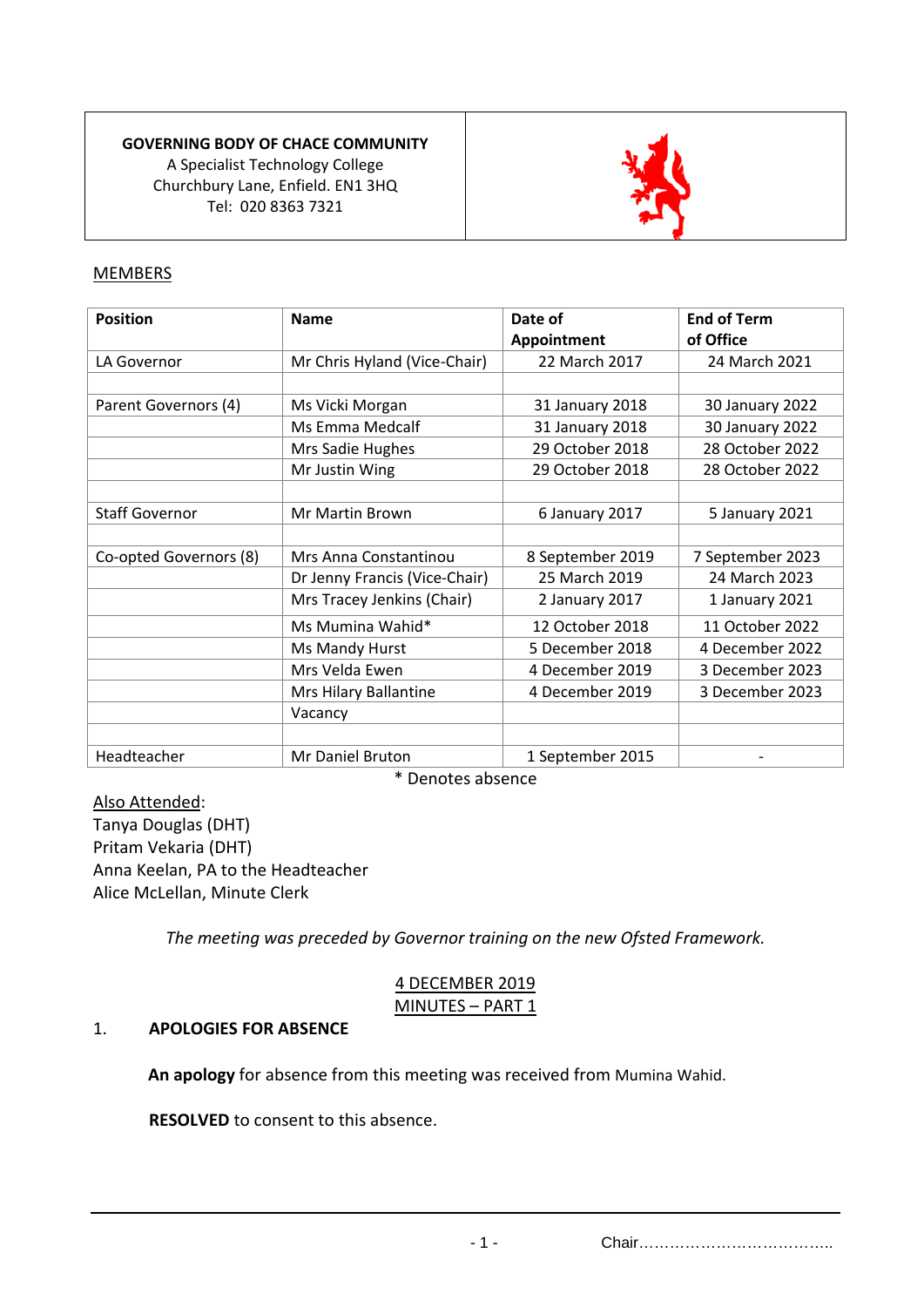# 2. **DECLARATION OF INTEREST, PECUNIARY OR OTHERWISE IN RESPECT OF ITEMS ON THE AGENDA**

Governors were given the opportunity to declare any prejudicial interest they might have in respect of items on the agenda. No declarations were made.

#### 3. **MEMBERSHIP**

#### **NOTED**;

- (i) the removal of Susan Erbil due to a delayed DBS application.
- (ii) the resignation of Andrew Gaudion with effect from 1 November 2019. Governors recognised Andrew Gaudion's contribution to the Governing Body.

**RESOLVED** that Hilary Ballantine and Velda Ewan be appointed with immediate effect. Governors welcomed Ms Ewan to the GB.

**NOTED** that there was now one vacancy for a co-opted Governor. An email had been sent to the medical community to advertise the position. Suggestions of potential candidates from Governors were welcomed.

#### 4. **MINUTES**

The Minutes of the meeting held on 4 September 2019 were confirmed and signed by the Chair as a correct record.

#### 5. **REPORT OF THE HEADTEACHER**

**RECEIVED** the written Report of the Headteacher, Mr Daniel Bruton, a copy of which is included in the Minute Book.

| Number of:                                                              | <b>Summer Term (Spring 2019 numbers in</b><br>brackets) |
|-------------------------------------------------------------------------|---------------------------------------------------------|
|                                                                         |                                                         |
| Child protection (Safeguarding) referrals to social care.               | 0(0)                                                    |
| Allegations against staff reported to Lead Officer for Child Protection | 0(0)                                                    |
| <b>Equal Opportunities</b><br><b>Disability</b>                         | 4(3)                                                    |
| Homophobic                                                              | 12(7)                                                   |
| <b>Equalities</b>                                                       | 1 $(3)$                                                 |
| Racist                                                                  | 3(13)                                                   |
| Sexist/sexual inappropriacy                                             | 1(1)                                                    |
| Exclusions Fixed Term (5 days or fewer)                                 | 25(43)                                                  |
| Exclusions Fixed Term (More than 5 days)                                | 0(2)                                                    |
| <b>Exclusions Permanent</b>                                             | 0(1)                                                    |
| Serious Bullying Incidents                                              | 7 (3) that led to Full Day Relocation                   |
|                                                                         | 0 (1) that led to exclusion                             |
| <b>CAMHS</b> referrals                                                  | 8(2)                                                    |
| Subject to a Child Protection Plan                                      | 3(4)                                                    |
| Subject to Children in Need Plan                                        | 11 (8)                                                  |
| Looked After Children                                                   | 5(8)                                                    |

#### **NOTED** the safeguarding data from the Summer Term 2019;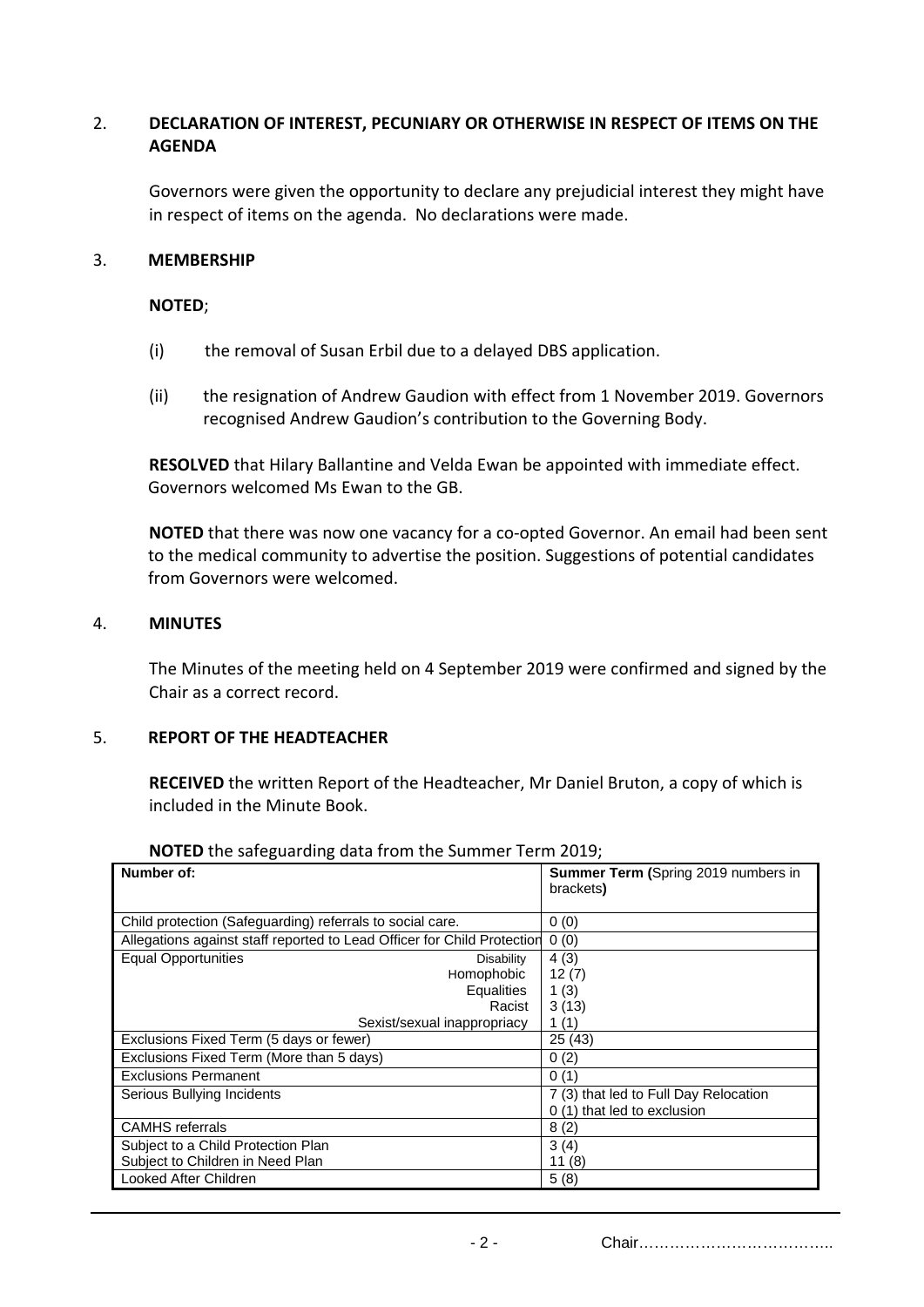| $\cdots$<br><b>PREV</b><br>'EVEN. | $\sqrt{2}$<br>$\sqrt{2}$<br>u<br>$\overline{\phantom{a}}$ |
|-----------------------------------|-----------------------------------------------------------|
| Ð<br>∵train.                      | -                                                         |

#### **REPORTED** that;

#### (i) Funding

The School had received two consecutive Requires Improvement judgements and was therefore eligible for up to three days support from an NCE and up to £16,000 to address the needs identified by the NCE. A suited NCE had been identified, the Headteacher from the Compton School in Barnet and a visit was planned for 5 December 2019 where school documentation would be reviewed, and the SIP would be looked at with further discussion regarding next steps.

### (ii) Budget

The predicted deficit budget had been reduced from £256,000 to approximately £85,000. The in-year deficit was around £150,000. The School discussed the options of increasing class sizes to 30 students as well as structural changes, although these options would take a long time to regain money. English and Maths classes had an average of 21 students. The School would begin to raise class sizes next year. In response to a **QUESTION**, the School had removed some subject options and was at risk of reducing this further. This would be discussed in more detail by the Resources committee. Ms Jenkins, Mr Hyland, Mr Bruton and Ms Fernandez attended a meeting with the Director of Education to discuss planning to reduce the deficit.

#### (iii) Improved outcomes

Chace Community had improved outcomes which had led to overall average progress. Attendance had significantly improved and was now at 95.16%, which was above the national average. Persistent absenteeism had decreased and was better than national average, at 11%. A Parent Support Advisor was thanked for their support with parents and for carrying out home visits. Parents were contacted when students did not arrive at school. Fixed term exclusions and relocations continued to decrease.

### (iv) Crime

There had been an increase in recent crime rates in the local area. The School now had a very good Safer Schools Officer. The School would attend a committee meeting with 'Love Your Doorstep' in January to discuss local crime. Crime mapping around local schools would be useful. In response to a **QUESTION**, students often did not record crime soon enough. Local police had supported with reports of crime but there was a need for more officers in Chace Ward. The Headteacher received overnight reports of crime and would support students affected. Parents and

- 3 - Chair………………………………..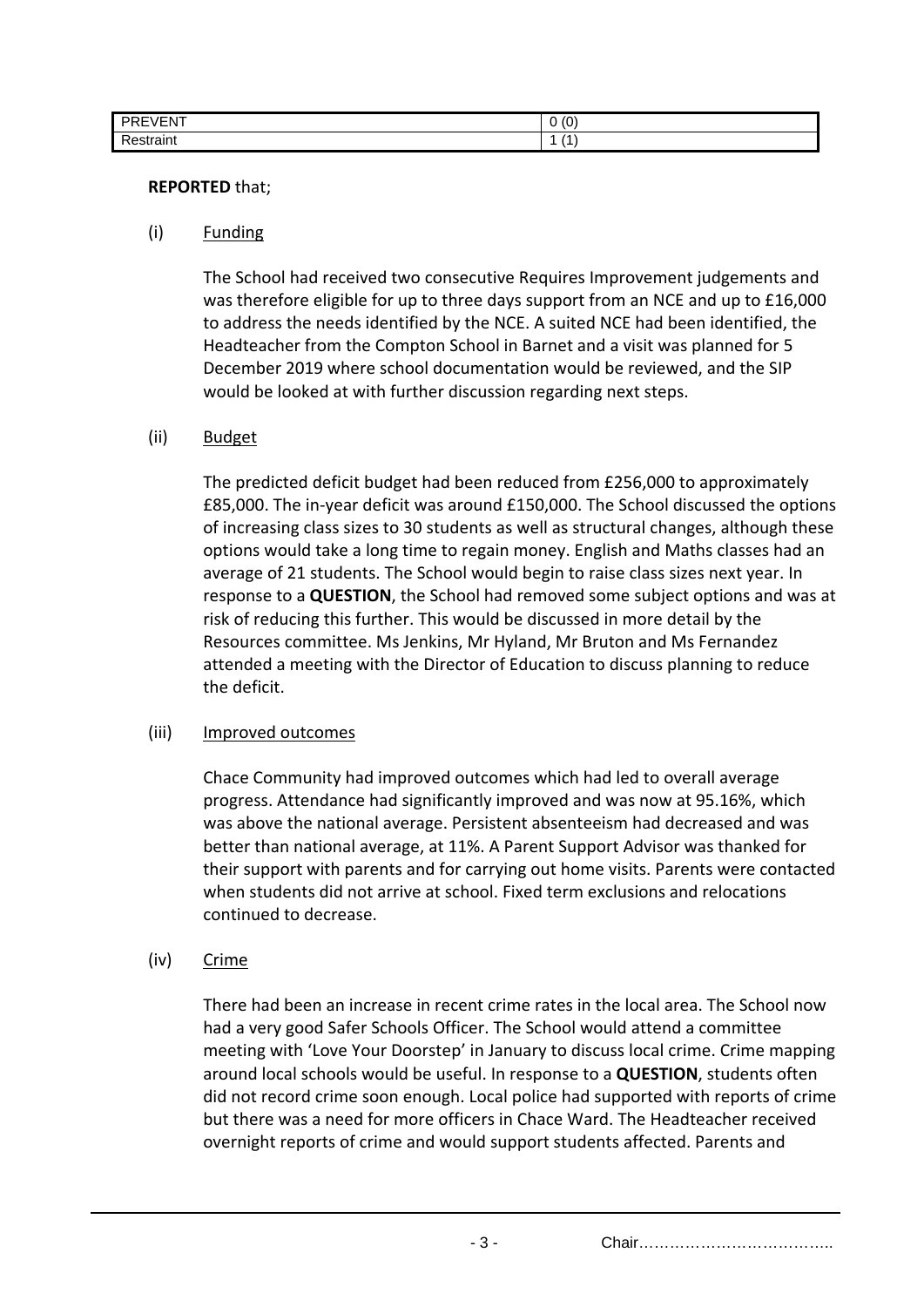students would be reminded to report crime via phoning 101 in the next Chace Bulletin.

#### **ACTION: ANNA KEELAN**

# (v) Vacancies and Staff Development

Agency staff were now being looked at to fill the Teacher of Technology vacancy. Justin Wing was congratulated for his appointment as ICT and Data Manager. The School was using an unqualified teacher to fill the part-time English Teacher vacancy. Staff were pleased with the publication of 'The Learning Rainforest' and Tanya Douglas was thanked for her hard work with this. The School continued to take several approaches to professional development including whole school, group and individual. The professional development theme continued to focus on planning to use lesson time productively.

### (vi) Student Leadership

The Student Council had four sub committees; Charities, Environment, Communications and Teaching and Learning. The Salvation Army had visited the School to meet with the Council and they had agreed non-uniform day would raise money to support homeless people.

### (vii) Post 16

The deadline for UCAS was 15 January 2020. The School was carrying out mock interviews for Oxford candidates before the end of term. Work experience would take place for students at the end of Year 12. Work had been done to professionalise the 6<sup>th</sup> Form through promoting a culture of excellence, pride and community cohesion. The 6<sup>th</sup> Form motto was 'Chase your dreams and don't quit'.

### (viii) Pupil Premium (PP)

The Teaching and Learning Committee had revised the 2019 PP review and the PP Strategy Statement for 2019/20. Both documents were on the school website.

(ix) Year 11

Current predictions: Attainment 8 was 43.47. Progress 8 was 0.01. There had been a decrease in the number of students achieving a Grade 5+ in English and Maths. Some students achieved a Grade 5+ in one subject but not the other. The School was working to narrow the gaps for key groups; boys, PP, the most able students, and students not reaching Grade 5+ in both English and Maths.

(x) Governors were thanked for visiting the School and for their hard work and dedication. Thanks were also given to the office and support staff.

### 6. **TEACHING AND LEARNING**

- 4 - Chair………………………………..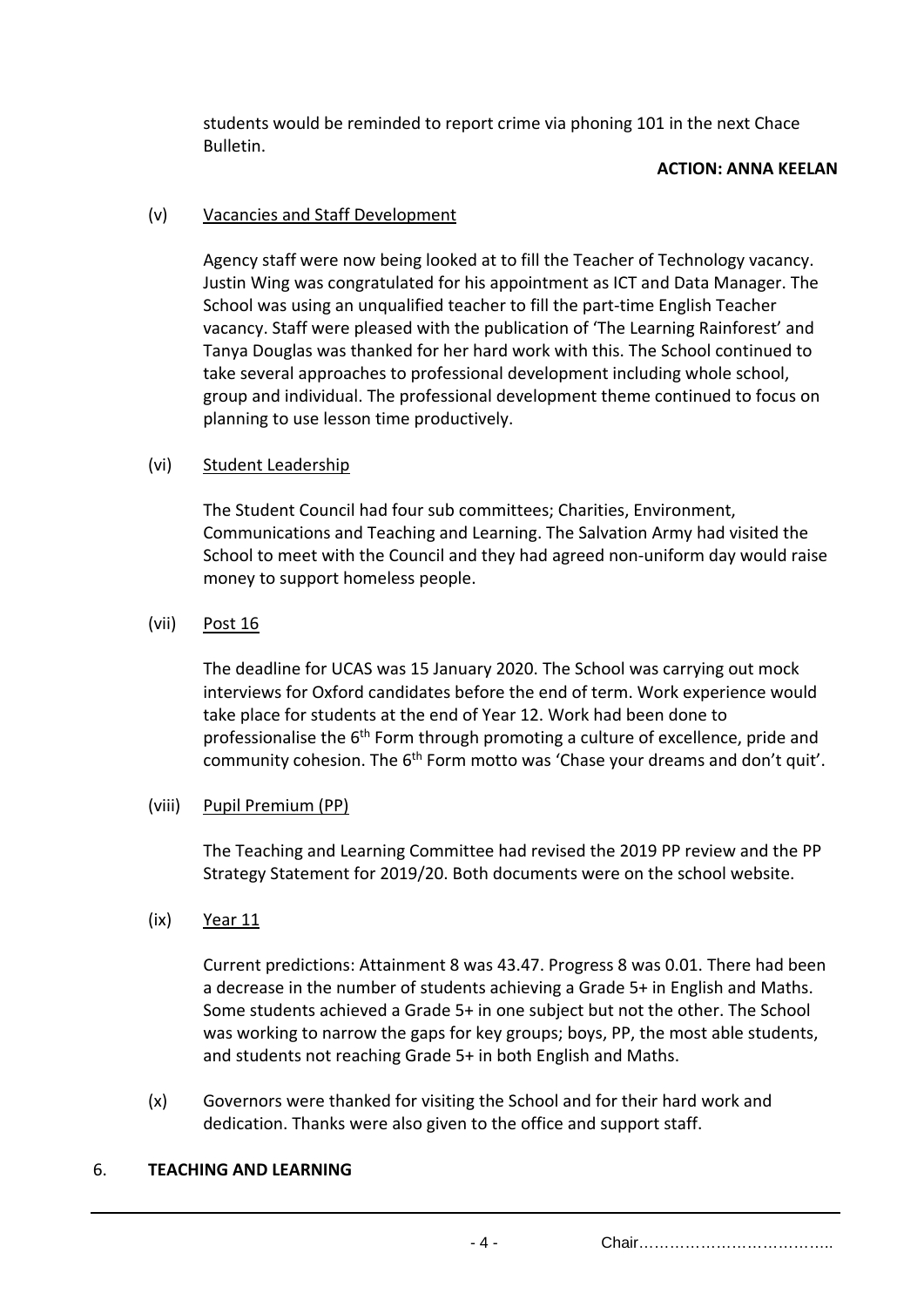**RECEIVED** the Minutes of the Teaching and Learning Committee meeting on 25 September 2019, a copy of which are included in the Minute Book. The following matters arose from discussion of these Minutes.

**REPORTED** that the School Development Plan had been reviewed. All Governors were encouraged to visit the School and to ask questions. The Highly Able policy had been agreed.

# 7. **RESOURCES**

**RECEIVED** the Minutes of the Resources Committee meeting on 16 October 2019, a copy of which are included in the Minute Book. The following matters arose from discussion of these Minutes.

**REPORTED** that there had been a useful presentation on PP Strategy Statement 2019/20. School finances were looked at in detail. The SFVS would be submitted by 19 December 2019. The deficit budget was discussed and possible future savings including subjects offered and class sizes at A Level were to be discussed at the next meeting.

**RESOLVED** to ratify the following policies:

- (i) Pay Policy for Teachers
- (ii) Teachers' Appraisal Policy
- (iii) Pupil Premium Strategy Statement
- (iv) Year 7 Catch Up Premium Statement

### 8. **GOVERNORS' PLANNING GROUP (GPG)**

**RECEIVED** the Minutes of the Governors' Planning Group meeting on 13 November 2019 and these were signed as a correct record.

**REPORTED** that the GPG had reviewed and recommended

- (i) The management of employee absence and ill health capability procedure for all teaching and support staff;
- (ii) Teacher Appraisal Policy
- (iii) Charging and Remission Policy
- (iv) Disciplinary Procedure Maintained Schools PRUs Academies and Others Sept 2018
- (v) Educational Visits Policy
- (vi) Fire Safety Policy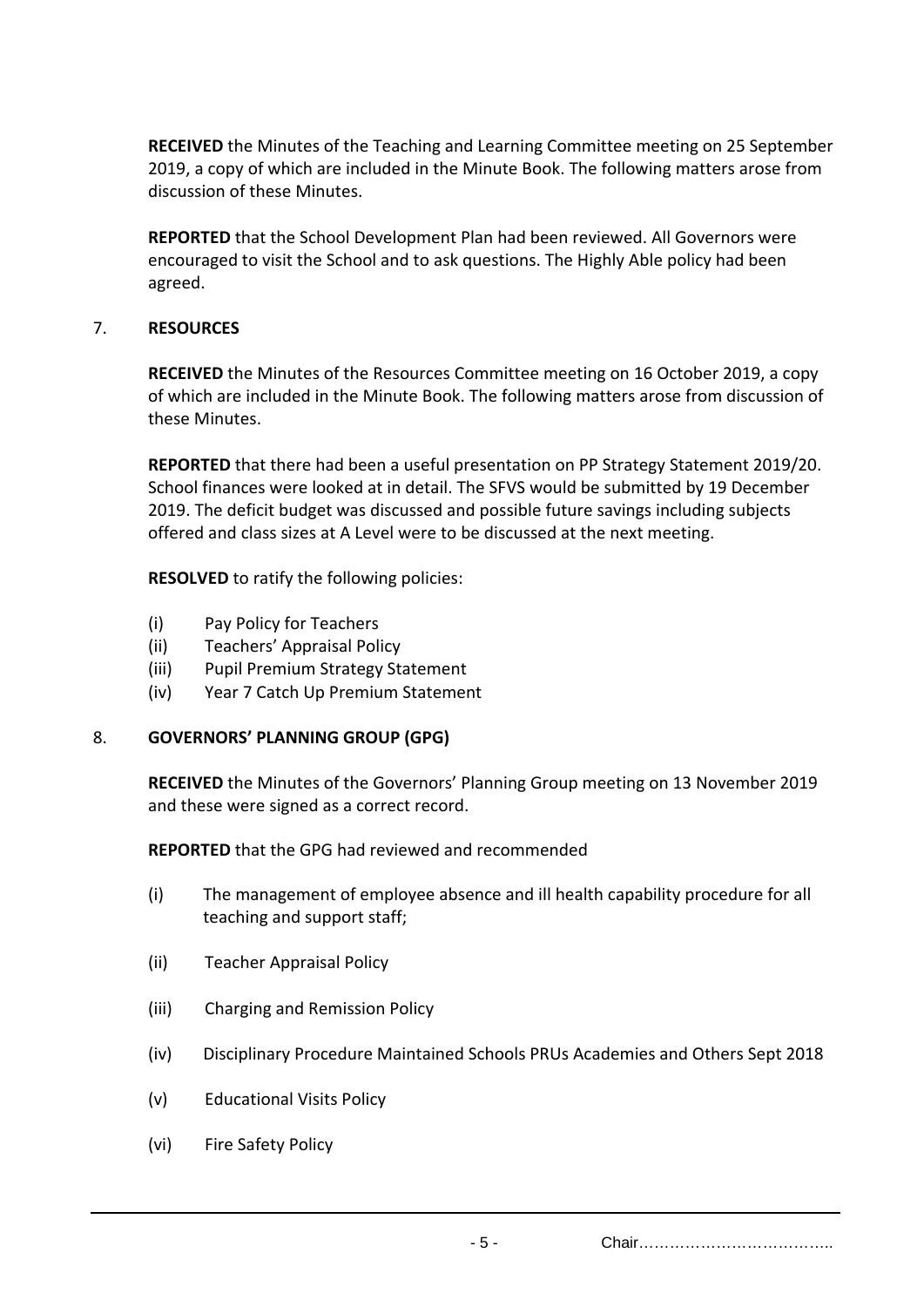- (vii) Fixed Term Employment Guidance and Procedure for Termination Sept 2018
- (viii) Literacy Policy June 2019
- (ix) Redundancy Redeployment Reorganisation Schools Staff Policy Procedure Sept 2018
- (x) Safer Recruitment Policy Model Schools PRUs Academies and Others Aug 2018
- (xi) Visitor Behaviour Policy Nov 19
- (xii) Whistleblowing Policy for Schools Nov 19

### 9. **PAY PANEL**

**RECEIVED** the minutes of the Pay Panel on 13 November 2019, a copy of which are included in the Minute Book.

**REPORTED** that the Pay Panel met once a year. The role of the Pay Panel was to scrutinise decisions on the pay awards for all staff. The review process was robust and fair. In answer to a **QUESTION**, evidence of meeting teacher standards was used when carrying out appraisals. When staff were unsuccessful at meeting appraisal targets they stayed within the appraisal cycle and might consider gathering evidence for the following year.

### 10. **GOVERNOR LEARNING AND DEVELOPMENT OPPORTUNITIES**

(i) **RECEIVED** an overview of the 2019 new OFSTED framework.

### **REPORTED** that;

- (a) Governors discussed the definitions of important terms that related to the Ofsted framework; intent, implementation, pedagogy, sequencing/progression and memory curriculum.
- (b) Ofsted inspections would focus on four key areas, Quality of Education (intent, implementation and impact), Behaviour and Attitudes, Personal Development, and Leadership and Management. Deep Dives would involve Heads of Departments. Inspectors would look at four to six subjects that were strong, improving and those that require development. The Single Central Register would be checked during the inspection.
- (c) In response to Governor **QUESTIONS**, the School did not off roll students and had average movement of students. Staff Workload and Wellbeing was a new focus of Ofsted inspections and the School had added this to the SIP. Two years ago 95% of students continued into further education or training. The School was still responsible for students in alternative provisions.

- 6 - Chair………………………………..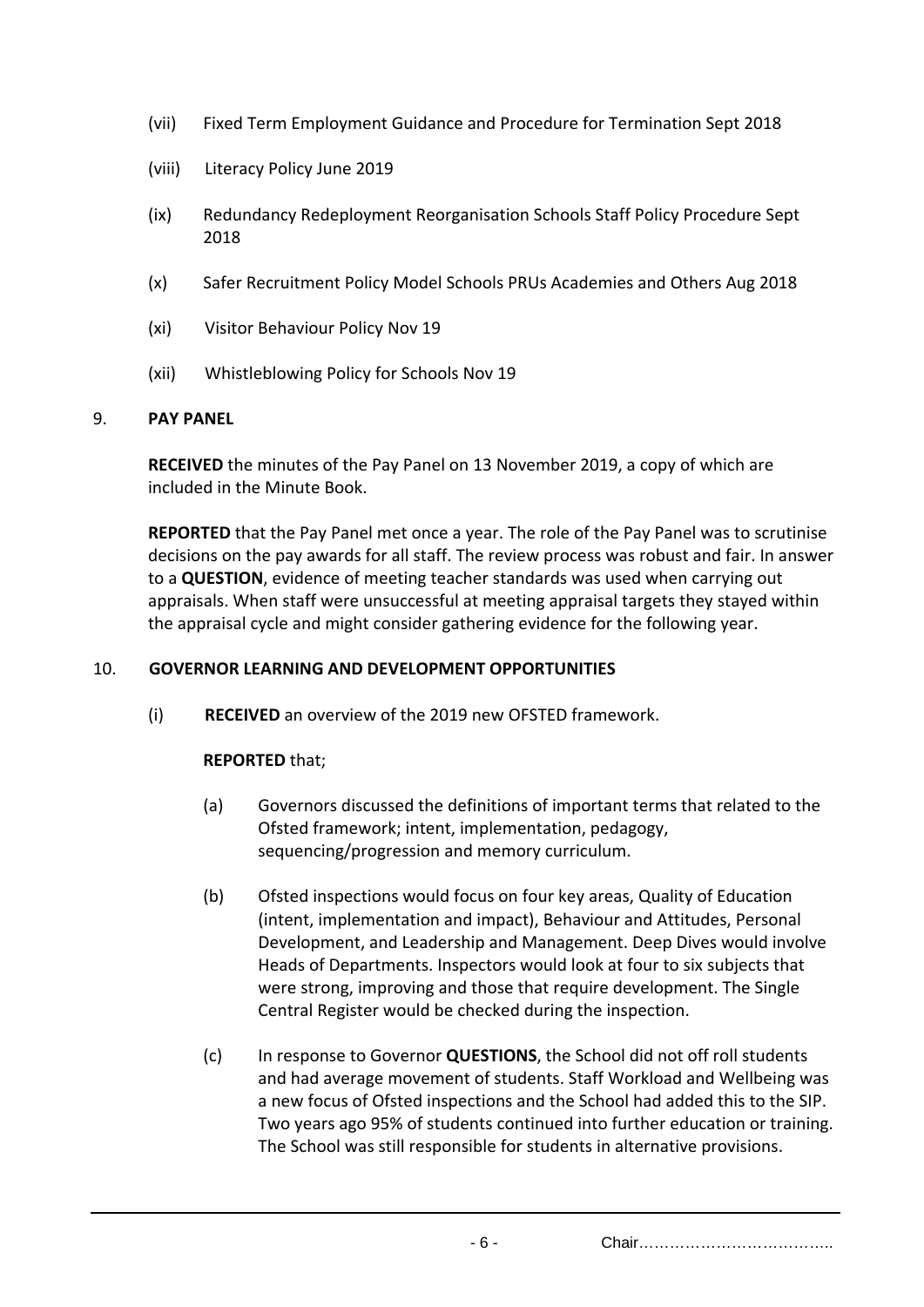- (d) Quality of education should be consistent across lessons. The curriculum must have appropriate content choices and sequencing. Inspectors would look at progress since the last inspection, subjects offered and timetables. The curriculum should give pupils cultural capital though trips and a broad subject offer. SEND or disadvantaged students should not have a reduced curriculum. Chace Community followed the curriculum and additionally offered Drama. 54% of students at Chase Community were entered into EBACC. Quality of Education was a large focus of Ofsted inspections. Deep Dives would involve learning walks for inspectors to meet children and to follow up with teachers.
- (e) Governors discussed subjects that may be looked at during Deep Dives. English was a consistently strong subject at the School and results were above average. Art, Textiles and PE were also very strong subjects. Maths was a subject that was developing. Issues in Maths had been recognised and results were improving. There was a very good Head of Maths and the curriculum was sequenced well. In response to a **QUESTION**, Science was a developing subject. There had been a big improvement in Science results, particularly at the top end. Science staffing had been stabilised and leadership and management was improving.

In response to a **QUESTION**, Humanities performed reasonably well. History had previously plateaued but there had been an improvement this year. The quality of teaching was good. There was a recruitment issue in Geography and outcomes hadn't improved rapidly enough. Sociology and Psychology were strong subjects.

75-80% of students studied a Language at GCSE. Languages had good quality of teaching and outcomes were improving. In response to a **QUESTION**, Vocational Studies were weaker subjects and the School was struggling with recruitment. BTEC students did well at Level 3. IT was not a particularly strong subject and there was not much curriculum time. IT teachers were hard to recruit, and IT was not offered at KS4. BTEC IT was offered at Level 5.

The quality of teaching had improved in Music and there were many students studying Music in Year 10. Drama and Media performed less well.

- (f) Ofsted inspectors would review a minimum of six books in classes that they visited, and they would scrutinise from at least two year groups in depth.
- (g) Governors felt it would be useful to have another training session focussing on the role of Governors in Ofsted inspections and how they best could support the School during their visits.
- (ii) Governor Visits